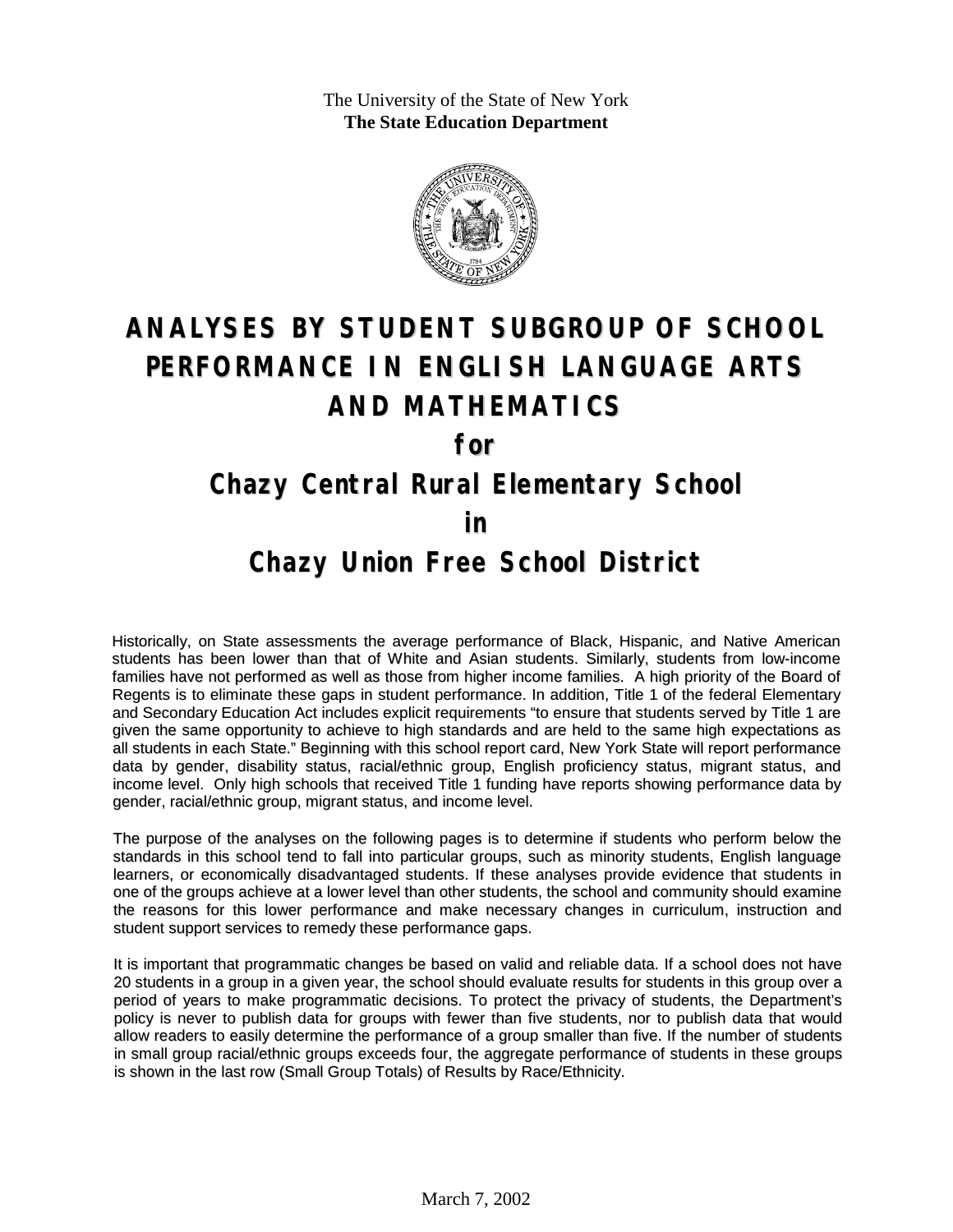## **Elementary English Language Arts**

A description of the performance levels and summary results for all general-education students and all students with disabilities can be found in the *Overview* of the New York State Report Card.

|                                       | <b>Counts of Students</b> |             |                      |                |                |             |             |              | <b>Percentages</b><br>of Tested |                  |
|---------------------------------------|---------------------------|-------------|----------------------|----------------|----------------|-------------|-------------|--------------|---------------------------------|------------------|
| <b>Student Subgroup</b>               | <b>Not Tested</b>         |             |                      | <b>Tested</b>  |                |             |             |              | <b>Students</b>                 |                  |
|                                       | <b>ALT</b>                | <b>ELL</b>  | No<br>Valid<br>Score | Level<br>1     | Level<br>2     | Level<br>3  | Level<br>4  | Total        | Level<br>$2 - 4$                | Level<br>$3 - 4$ |
| Results by Race/Ethnicity             |                           |             |                      |                |                |             |             |              |                                 |                  |
| American Indian/Alaskan<br>Native     | $\Omega$                  | $\mathbf 0$ | $\mathbf 0$          | $\mathbf 0$    | $\mathbf 0$    | 0           | 0           | 0            | 0%                              | 0%               |
| <b>Black</b>                          | $\mathbf 0$               | $\mathbf 0$ | $\mathbf 0$          | s              | $\mathbf s$    | $\mathbf s$ | $\mathbf s$ | $\mathbf{1}$ | $\mathbf s$                     | $\mathbf s$      |
| Hispanic                              | 0                         | 0           | 0                    | $\pmb{0}$      | $\mathbf 0$    | 0           | $\pmb{0}$   | 0            | 0%                              | 0%               |
| Asian or Pacific Islander             | 0                         | 0           | 0                    | 0              | 0              | 0           | 0           | 0            | 0%                              | 0%               |
| White                                 | 0                         | 0           | $\pmb{0}$            | $\mathbf s$    | $\mathbf s$    | $\mathbf s$ | s           | 39           | $\mathbf s$                     | $\mathbf s$      |
| Total                                 | 0                         | 0           | $\pmb{0}$            | 3              | 10             | 15          | 12          | 40           | 93%                             | 68%              |
| Small Group Totals (s)                | 0                         | 0           | 0                    | 3              | 10             | 15          | 12          | 40           | 93%                             | 68%              |
| Results by Gender                     |                           |             |                      |                |                |             |             |              |                                 |                  |
| Female                                | $\mathbf 0$               | 0           | $\pmb{0}$            | 0              | $\overline{2}$ | 11          | 9           | 22           | 100%                            | 91%              |
| Male                                  | 0                         | 0           | $\pmb{0}$            | 3              | 8              | 4           | 3           | 18           | 83%                             | 39%              |
| Total                                 | 0                         | 0           | 0                    | 3              | 10             | 15          | 12          | 40           | 93%                             | 68%              |
| Results by English Proficiency Status |                           |             |                      |                |                |             |             |              |                                 |                  |
| <b>English Proficient</b>             | 0                         | 0           | $\pmb{0}$            | 3              | 10             | 15          | 12          | 40           | 93%                             | 68%              |
| <b>Limited English Proficient</b>     | 0                         | 0           | $\pmb{0}$            | $\pmb{0}$      | $\mathbf 0$    | 0           | $\mathbf 0$ | $\mathbf 0$  | 0%                              | 0%               |
| Total                                 | $\mathbf 0$               | $\pmb{0}$   | 0                    | 3              | 10             | 15          | 12          | 40           | 93%                             | 68%              |
| Results by Income Level               |                           |             |                      |                |                |             |             |              |                                 |                  |
| Economically<br>Disadvantaged         | 0                         | 0           | $\mathbf 0$          | $\overline{2}$ | $\overline{4}$ | 3           | 1           | 10           | 80%                             | 40%              |
| Not Disadvantaged                     | 0                         | 0           | 0                    | $\mathbf{1}$   | 6              | 12          | 11          | 30           | 97%                             | 77%              |
| Total                                 | 0                         | $\mathbf 0$ | $\pmb{0}$            | 3              | 10             | 15          | 12          | 40           | 93%                             | 68%              |
| Results by Migrant Status             |                           |             |                      |                |                |             |             |              |                                 |                  |
| <b>Migrant Family</b>                 | 0                         | 0           | 0                    | $\pmb{0}$      | 0              | 0           | $\pmb{0}$   | 0            | 0%                              | 0%               |
| Not Migrant Family                    | 0                         | $\mathbf 0$ | $\pmb{0}$            | 3              | 10             | 15          | 12          | 40           | 93%                             | 68%              |
| Total                                 | 0                         | 0           | $\pmb{0}$            | 3              | 10             | 15          | 12          | 40           | 93%                             | 68%              |

**Note. ALT** designates severely disabled students eligible for the New York State Alternate Assessment; **ELL** designates English language learners eligible for an alternative assessment of proficiency in reading English; and **No Valid Score** designates students who did not receive a valid test score because of absence from all or part of the test or because the test was administered under nonstandard conditions.